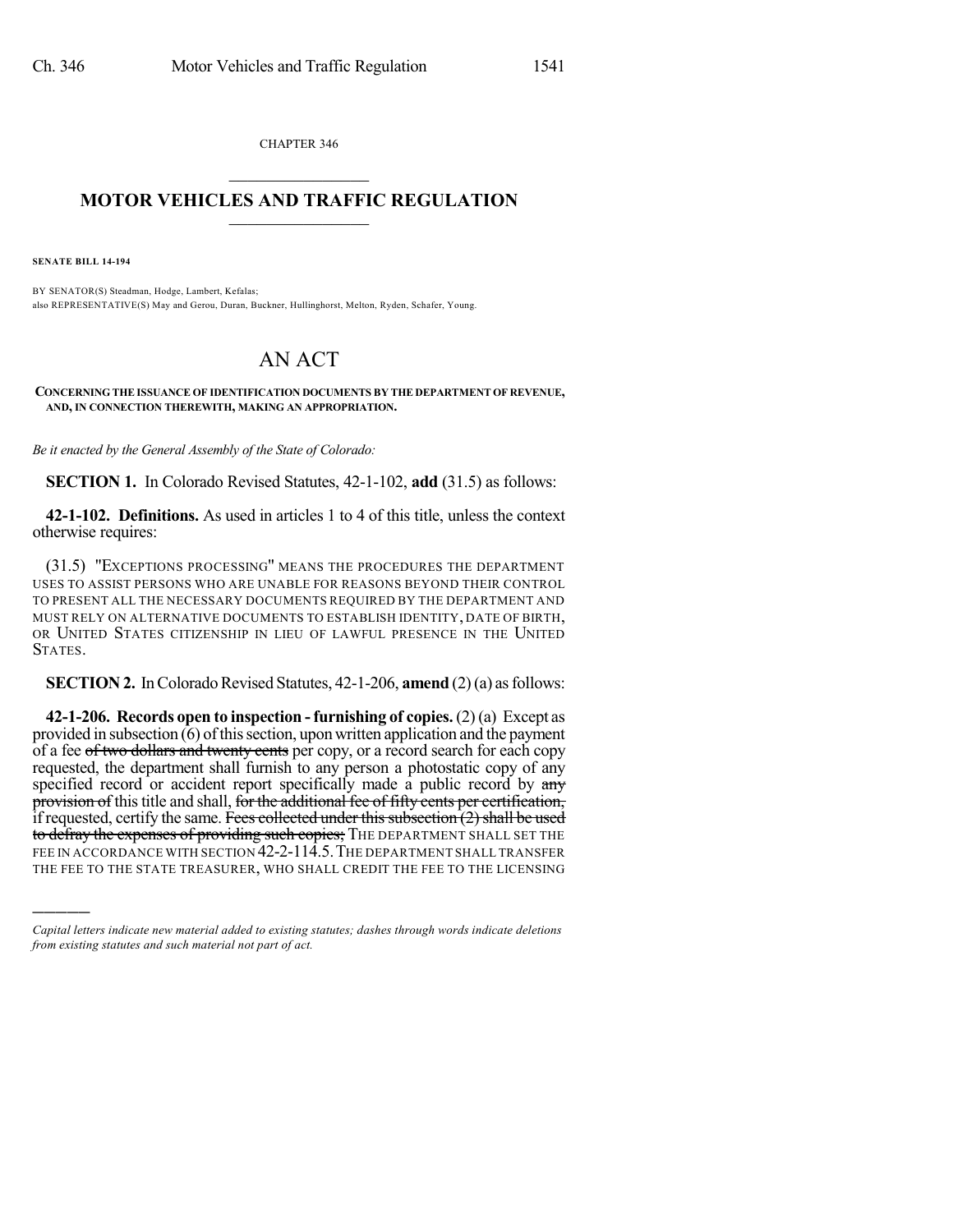SERVICES CASH FUND; except that THE TREASURER SHALL CREDIT:

(I) Ten cents of each fee collected by the authorized agent shall be credited to the special purpose account established under section 42-1-211; and

(II) The entire fee for vehicle and manufactured home records, if collected directly by the department, shall be credited to the special purpose account established under section 42-1-211.

**SECTION 3.** In Colorado Revised Statutes, 42-1-211, **amend** (2) as follows:

**42-1-211. Colorado state titling and registration system.** (2) There is hereby created a special purpose account THE COLORADO STATE TITLING AND REGISTRATION ACCOUNT in the highway users tax fund which shall be known as the Colorado state titling and registration account, for the purpose of providing funds for the development and operation of the Colorado state titling and registration system, including operations performed under article 6 of this title AND TO COVER THE COSTS OF ADMINISTRATION AND ENFORCEMENT OF THE MOTORIST INSURANCE IDENTIFICATION DATABASE PROGRAM CREATED IN SECTION 42-7-604. Moneys received from the fees imposed by section  $38-29-138$  (1), (2), (4), and (5), C.R.S., and sections 42-1-206 (2) (a), 42-3-107 (22), 42-3-213 (1) (b) (IV), and 42-6-137 (1), (2), (4), (5), and (6), AND 42-3-304 (18) (d), as well as any moneys received through gifts, grants, and donations to the account from private or public sources for the purposes of this section shall be credited BY THE STATE TREASURER to the special purpose account in accordance with the provisions of section 38-29-139,  $\overline{C.R.S.,}$  and sections 42-1-206 (2) (a), 42-3-107 (22), 42-3-213 (1) (b), and 42-6-138. Any interest earned on moneys credited to the special purpose account shall be credited to and used for the same purpose as other moneys in said account. The general assembly shall appropriate annually the moneys in the special purpose account for the purposes of this subsection (2). Any unexpended and unencumbered moneys remaining in the account at the end of any fiscal year shall remain in the account and shall not be transferred to the general fund or any other fund COLORADO STATE TITLING AND REGISTRATION ACCOUNT.THE GENERAL ASSEMBLY SHALL APPROPRIATE ANNUALLY THE MONEYS IN THECOLORADO STATE TITLING AND REGISTRATION ACCOUNT FOR THE PURPOSES OF THIS SUBSECTION (2). IF ANY UNEXPENDED AND UNENCUMBERED MONEYS REMAIN IN THE ACCOUNT AT THE END OF A FISCAL YEAR, THE BALANCE REMAINS IN THE FUND AND IS NOT TRANSFERRED TO THE GENERAL FUND OR ANY OTHER FUND.

**SECTION 4.** In Colorado Revised Statutes, 42-1-220, **amend** (1); and **repeal** (2) as follows:

**42-1-220. Identification security fund - repeal.** (1) There is hereby created a special purpose account in the highway userstax fund forthe purpose of enhancing the security of drivers' licenses and identification cards. Moneysreceived from the fees imposed in sections  $42-2-114$  (2) (a) (I) (F) and  $42-2-306$  (1) (a) (V) shall be transmitted to the state treasurer, who shall credit the same to such special account within the highway users tax fund, to be known as the identification security fund. All interest derived from the deposit and investment of moneys in the identification security fund shall be credited to the fund. Moneys in the identification security fund shall be used, subject to appropriation by the general assembly, to cover the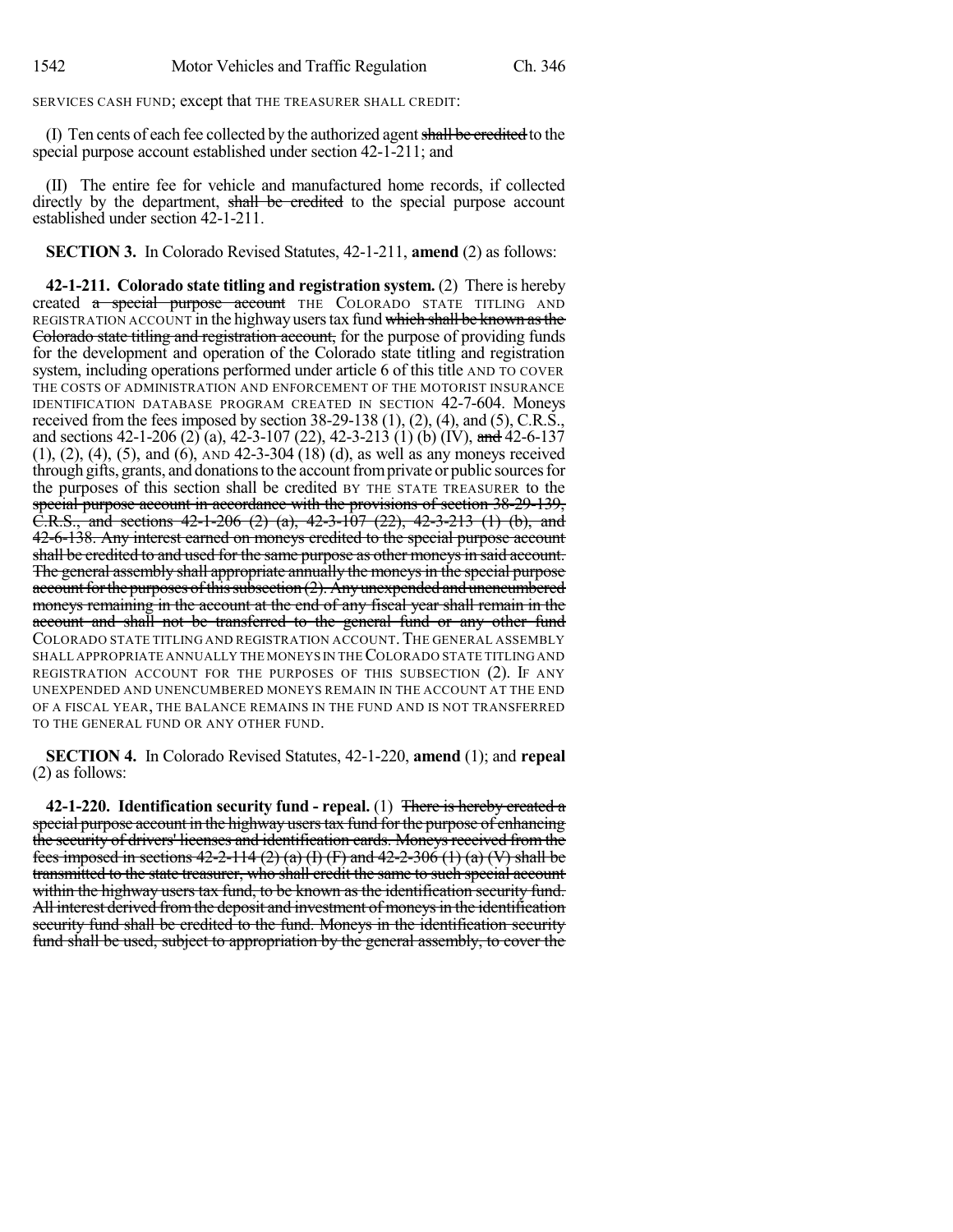costs of driver's license and identification card security enhancements required by sections  $42-2-106$  (2) (b),  $42-2-107$  (1) (a) (II),  $42-2-114$  (1) (a),  $42-2-302$  (5), and 42-2-303 (3). At the end of any fiscal year, ON THE EFFECTIVE DATE OF THIS SECTION, AS AMENDED, THE STATE TREASURER SHALL TRANSFER all unexpended and unencumbered moneys in the identification security fund shall remain in the fund and shall not revert to the general fund or any other fund TO THE LICENSING SERVICES CASH FUND.

(2) On or before July 1, 2008, the state auditor shall submit a report to the transportation legislation review committee, created in section 43-2-145, C.R.S., concerning the effectiveness of the security features that are part of the driver's license system in reducing the incidence of issuance of fraudulent drivers' licenses and identification cards.

**SECTION 5.** In Colorado Revised Statutes, **add** 42-1-230 as follows:

**42-1-230. Exceptions processing - rules.** BEGINNING SEPTEMBER 1, 2014, THE DEPARTMENT OF REVENUE SHALL PROVIDE THE OPPORTUNITY FOR EXCEPTIONS PROCESSING IN PERSON AT A MINIMUM OF FOUR REGIONAL OFFICES THAT ARE ACTUALLY OPERATED BY THE DEPARTMENT OF REVENUE AND THAT ISSUE DRIVER'S LICENSES.THE DEPARTMENT SHALL PROMULGATE RULES TO IMPLEMENT EXCEPTIONS PROCESSING FOR DOCUMENTS ISSUED UNDER PARTS 1, 2, 3, AND 5 OF ARTICLE 2 OF THIS TITLE. THE DEPARTMENT SHALL NOT USE EXCEPTIONS PROCESSING FOR NONCITIZENS TO ESTABLISH LAWFUL STATUS IN THE UNITED STATES.

**SECTION 6.** In Colorado Revised Statutes, 42-2-107, **amend** (1) (a) (I) as follows:

**42-2-107. Application for license or instruction permit - anatomical gifts donationstoEmilyMaureenEllenKeyes organandtissuedonationawareness fund - legislative declaration - rules - repeal.** (1) (a) (I) To be acceptable, every application for an instruction permit or for a driver's or minor driver's license must be made upon forms furnished by the department and accompanied by the required fee. The fee for an application for any instruction permit is thirteen dollars and forty cents. The DEPARTMENT SHALL SET THE FEE IN ACCORDANCE WITH SECTION 42-2-114.5(2).The departmentshall transferthe fee to the state treasurer, who shall credit ten dollars to the highway users tax fund and three dollars and forty cents to the licensing services cash fund created in section 42-2-114.5; except that, for fiscal years 2012-13 through 2014-15, the state treasurer shall credit the fee IT to the licensing services cash fund created in section 42-2-114.5 (1). Everyapplicantshall submit with the application proof of age or proof of identity, or both, as the department may require.

**SECTION 7.** In Colorado Revised Statutes, 42-2-114, **amend** (4)(a); and **repeal and reenact, with amendments,** (2) as follows:

**42-2-114. License issued - fees - repeal - rules.** (2) (a) A FEE IS REQUIRED FOR THE ISSUANCE OF A DRIVER'S LICENSE TO A PERSON TWENTY-ONE YEARS OF AGE OR OLDER. THE DEPARTMENT SHALL SET THE FEE IN ACCORDANCE WITH SECTION 42-2-114.5.EXCEPT AS PROVIDED IN SUBSECTION (3) OF THIS SECTION, THE LICENSE EXPIRES ON THE APPLICANT'S BIRTHDAY IN THE FIFTH YEAR AFTER ISSUANCE OF THE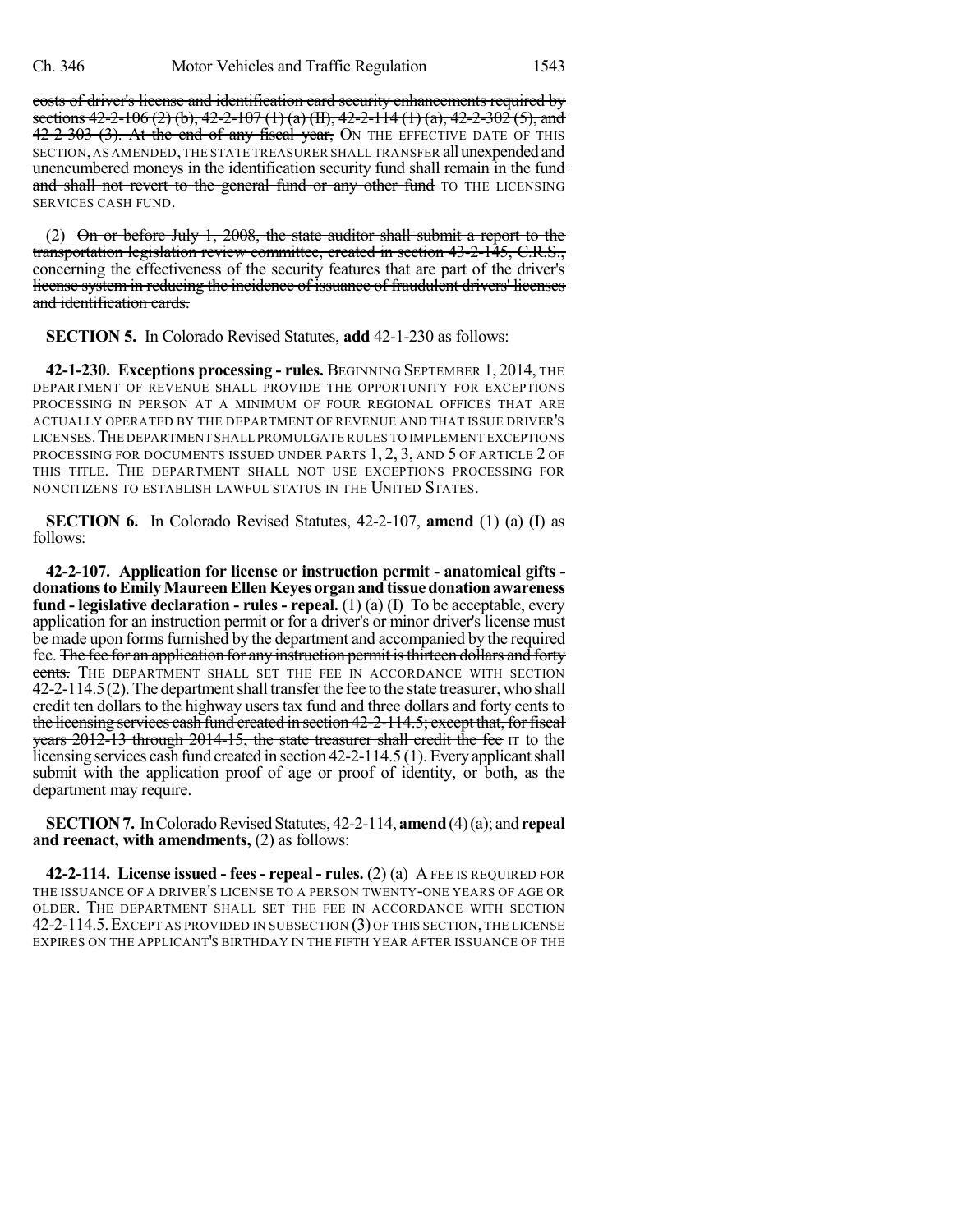## LICENSE.

(b) THE DEPARTMENT SHALL TRANSFER THE FEE TO THE STATE TREASURER, WHO SHALLCREDIT THE FEE TO THE LICENSING SERVICES CASH FUND CREATED IN SECTION 42-2-114.5.

(c) NOTWITHSTANDING PARAGRAPH (b) OF THIS SUBSECTION (2), IF THE DRIVER'S LICENSE IS ISSUED BY THE OFFICE OF A COUNTY CLERK AND RECORDER,THE COUNTY CLERK AND RECORDER SHALL RETAIN THE SUM OF EIGHT DOLLARS AND FORWARD THE REMAINDER TO THE DEPARTMENT FOR TRANSMISSION TO THE STATE TREASURER, WHO SHALL CREDIT THE REMAINDER OF THE FEE TO THE LICENSING SERVICES CASH FUND.

(d) IN ADDITION TO THE FEE ESTABLISHED IN PARAGRAPH (a) OF THIS SUBSECTION (2), A SURCHARGE OF TWO DOLLARS IS ADDED FOR ISSUANCE OF A DRIVER'S OR MINOR DRIVER'S LICENSE WITH A MOTORCYCLE ENDORSEMENT. THE DEPARTMENT SHALL TRANSFER THE SURCHARGE TO THE STATE TREASURER, WHO SHALL CREDIT IT TO THE MOTORCYCLE OPERATOR SAFETY TRAINING FUND, CREATED IN SECTION 43-5-504, C.R.S.

(e) IN ADDITION TO THE FEE ESTABLISHED IN PARAGRAPH (a) OF THIS SUBSECTION (2), A SURCHARGE IS ADDED FOR ISSUANCE OF A DRIVER'S OR MINOR DRIVER'S LICENSE WHEN AN APPLICANT RETAKES EITHER THE EXAMINATION OF KNOWLEDGE OF THE TRAFFIC LAWS OF THIS STATE OR THE DEMONSTRATION OF THE APPLICANT'S ABILITY TO EXERCISE ORDINARY AND REASONABLE CARE AND CONTROL IN THE OPERATION OF A MOTOR VEHICLE.THE DEPARTMENT SHALL SET THE SURCHARGE BY RULE IN AN AMOUNT TO OFFSET THE DIRECT AND INDIRECT COST OF GIVING THE EXAMINATION OR DEMONSTRATION. THE DEPARTMENT SHALL TRANSFER THE SURCHARGE TO THE STATE TREASURER, WHO SHALL CREDIT IT TO THE LICENSING SERVICES CASH FUND, CREATED IN SECTION 42-2-114.5.

(4) (a)  $\overline{z}$  The A fee IS REQUIRED for the issuance of a minor driver's license, is twenty dollars and forty cents, which license expires twenty days after the twenty-first birthday of the licensee. THE DEPARTMENT SHALL SET THE FEE IN ACCORDANCE WITH SECTION 42-2-114.5 (2). The department shall transfer the fee to the state treasurer, who shall credit fifteen dollars to the highway users tax fund and five dollars and forty cents to the licensing services cash fund created in section 42-2-114.5; except that, for fiscal years 2012-13 through 2014-15, the state treasurer shall credit the fee IT to the licensing services cash fund created in section 42-2-114.5 (1). In the case of the issuance of any minor driver's license by the office ofthe county clerk and recorder, the fee fortheminor driver'slicense is apportioned in the same manner as for the issuance of a driver's license in accordance with paragraph  $(a)$  (c) of subsection (2) of this section.

**SECTION 8.** In Colorado Revised Statutes, **amend** 42-2-114.5 as follows:

**42-2-114.5. Licensing services cash fund - fee setting procedures - rules.** (1) The licensing services cash fund is hereby created in the state treasury. Moneys THE GENERAL ASSEMBLY SHALL APPROPRIATE MONEYS in the fund shall be appropriated by the general assembly to the department for the cost of personal services and operating expenses incurred in the operation of driver's license offices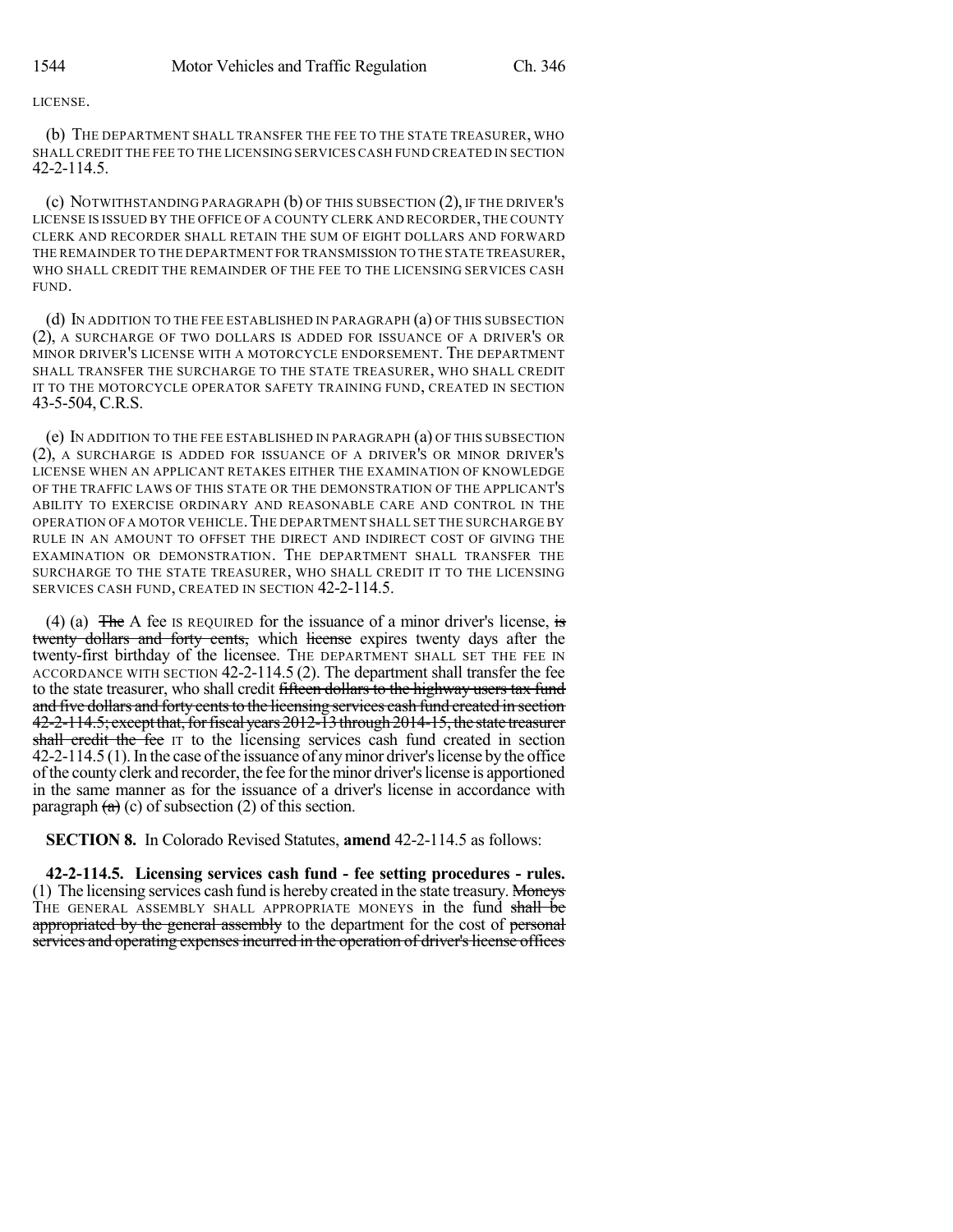IMPLEMENTING THIS ARTICLE. At the end of each fiscal year, the state treasurershall credit the money in the fund, less sixteen and one-half percent of the amount appropriated from the fund for such operation in the fiscal year, to the highway users tax fund.

(2) Notwithstanding any provision of subsection (1) of this section to the contrary, on June 15, 2010, the state treasurer shall deduct two million five hundred eighty-nine thousand eight hundred ninety-four dollars from the licensing services eash fund and transfer such sum to the general fund. EXCEPT AS PROVIDED IN SUBSECTION (3) OF THIS SECTION, THE FOLLOWING FEES MUST BE PAID FOR THE FOLLOWING FUNCTIONS:

(a) THE FEE FOR A DRIVING RECORD UNDER SECTION 42-1-206(2)IS TWO DOLLARS AND TWENTY CENTS;

(b) THE FEE FOR A CERTIFIED DRIVING RECORD UNDER SECTION 42-1-206 (2) IS TWO DOLLARS AND SEVENTY CENTS;

(c) THE APPLICATION FEE FOR AN INSTRUCTION PERMIT UNDER SECTION 42-2-107 IS FOURTEEN DOLLARS;

(d) THE FEE FOR A DRIVER'S LICENSE OR MINOR DRIVER'S LICENSE UNDER SECTION  $42-2-114(2)$  (a) OR  $(4)$  (a), RESPECTIVELY, IS TWENTY-ONE DOLLARS;

(e) THE FEE FOR RETAKING EITHER THE EXAMINATION OF KNOWLEDGE OR THE DEMONSTRATION OF ABILITY UNDER SECTION 42-2-114 (2) (e) IS SET BY THE DEPARTMENT NOT TO EXCEED FIFTEEN DOLLARS;

(f) THE FEE FOR A DUPLICATE PERMIT OR MINOR DRIVER'S LICENSE UNDER SECTION 42-2-117(1)IS SEVEN DOLLARS AND FIFTY CENTS FOR THE FIRST DUPLICATE AND FOURTEEN DOLLARS FOR A SUBSEQUENT DUPLICATE;

(g) THE FEE FOR A DRIVER'S LICENSE EXTENSION UNDER SECTION  $42-2-118(1)(b)$ (I) IS THREE DOLLARS;

(h) THE FEE FOR THE RETURN OF A LICENSE UNDER SECTION  $42-2-127.7(4)$  (b) (II) IS FIVE DOLLARS;

(i) THE FEE FOR A REPLACEMENT LICENSE UNDER SECTION 42-2-133 (2) IS FIVE DOLLARS;

(j) THE FEE FOR ISSUING OR RENEWING AN IDENTIFICATION CARD UNDER SECTION  $42-2-306(1)$  (a) IS TEN DOLLARS AND FIFTY CENTS;

(k) THE FEE FOR REISSUANCE OF AN IDENTIFICATION CARD THAT HAS BEEN CANCELLED OR DENIED UNDER SECTION  $42-2-306(1)$  (b) IS TWENTY DOLLARS;

(l) THE FEE FOR ISSUING A COMMERCIAL DRIVER'S LICENSE UNDER SECTION 42-2-406 (1) AND (2) IS THIRTY-FIVE DOLLARS;

(m) THE FEE FOR ADMINISTERING DRIVING TESTS UNDER SECTION 42-2-406 (3) IS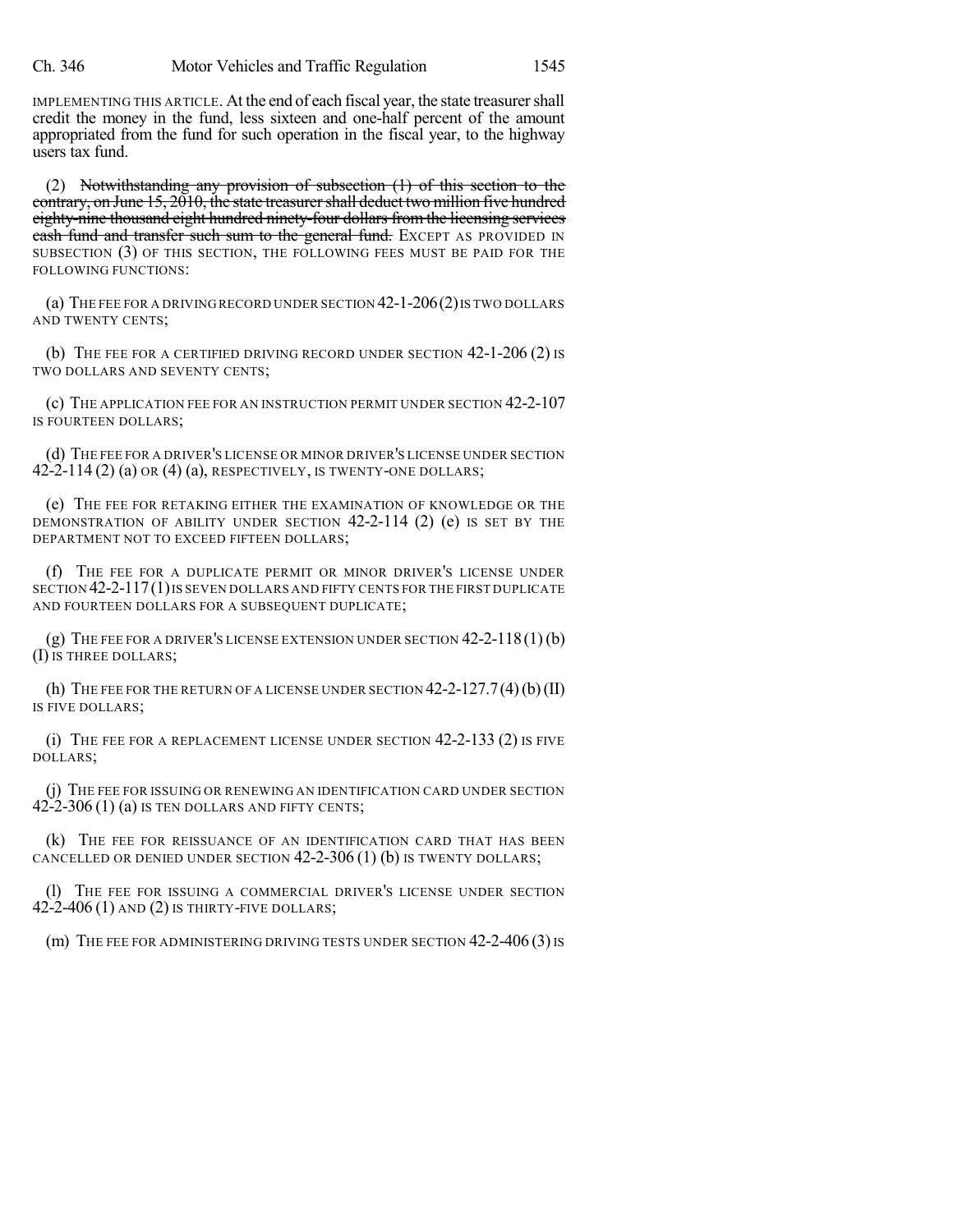ONE HUNDRED DOLLARS;

(n) THE FEE FOR LICENSING TESTING UNITS UNDER SECTION  $42-2-406(4)$  is three HUNDRED DOLLARS FOR THE INITIAL LICENSE AND ONE HUNDRED DOLLARS FOR EACH SUBSEQUENT ANNUAL LICENSE RENEWAL;

(o) THE FEE FOR LICENSING DRIVING TESTERS UNDER SECTION  $42$ -2-406 (3) IS ONE HUNDRED DOLLARS FOR THE INITIAL LICENSE AND FIFTY DOLLAR FOR EACH SUBSEQUENT ANNUAL LICENSE RENEWAL; AND

(p) THE FEE FOR ISSUING AN IDENTIFICATION DOCUMENT UNDER PART 5 OF THIS ARTICLE.

(3) BEGINNING JULY 1, 2015, THE DEPARTMENT MAY RAISE OR LOWER THE FEES LISTED IN SUBSECTION (2) OF THIS SECTION, BUT THE DEPARTMENT SHALL NOT INCREASE THE FEE BY MORE THAN TWENTY PERCENT BEFORE JULY 1, 2016, OR BY MORE THAN FIVE PERCENT PER YEAR ON OR AFTER JULY 1, 2016.

(4) ARULE PROMULGATED UNDER THIS SECTION THAT INCREASES FEES SHALL NOT TAKE EFFECT UNTIL THIRTY DAYS AFTER THE DEPARTMENT HAS ISSUED A REPORT TO THE JOINT BUDGET COMMITTEE. THE REPORT MUST:

(a) LIST THE FEES BEING CHANGED AND THE AMOUNTS OF THE CHANGES; AND

(b) PROVIDE AN EXPLANATION OF THE REASONS FOR THE CHANGES AND AN ANALYSIS OF WHY THE CHANGES ARE NEEDED.

**SECTION 9.** In Colorado Revised Statutes, 42-2-117, **amend** (1) as follows:

**42-2-117. Duplicate permits and minor licenses- replacementlicenses.**(1) If an instruction permit or a minor driver's license issued under this article is lost, stolen, or destroyed, the person to whom the same IT was issued, upon request and the payment of a fee of six dollars and ninety cents for the first duplicate and thirteen dollars and forty cents for any subsequent duplicate to the department, may obtain a duplicate or substitute upon furnishing satisfactory proof to the department that the permit or minor license had been WAS lost, stolen, or destroyed and that the applicant is qualified to have a permit or license. THE DEPARTMENT SHALL SET THE FEES FOR A FIRST DUPLICATE AND FOR ANY SUBSEQUENT DUPLICATE IN ACCORDANCE WITH SECTION 42-2-114.5. The department shall transfer either fee to the state treasurer, who shall credit five dollars to the highway users tax fund and one dollar and ninety cents to the licensing services cash fund created in section 42-2-114.5; except that, for fiscal years 2012-13 through 2014-15, the state treasurer shall credit the fee IT to the licensing services cash fund created in section  $42-2-114.5$ . The fee for a subsequent duplicate license is transferred to the state treasurer, who shall credit ten dollars to the highway users tax fund and three FOUR dollars and forty cents to the licensing services cash fund; except that, for fiscal years 2012-13 through 2014-15, the state treasurershall credit the fee to the licensing services cash fund.

**SECTION 10.** In Colorado Revised Statutes, 42-2-118, **amend** (1) (b) (I) and  $(1.5)$  (a) (II) as follows: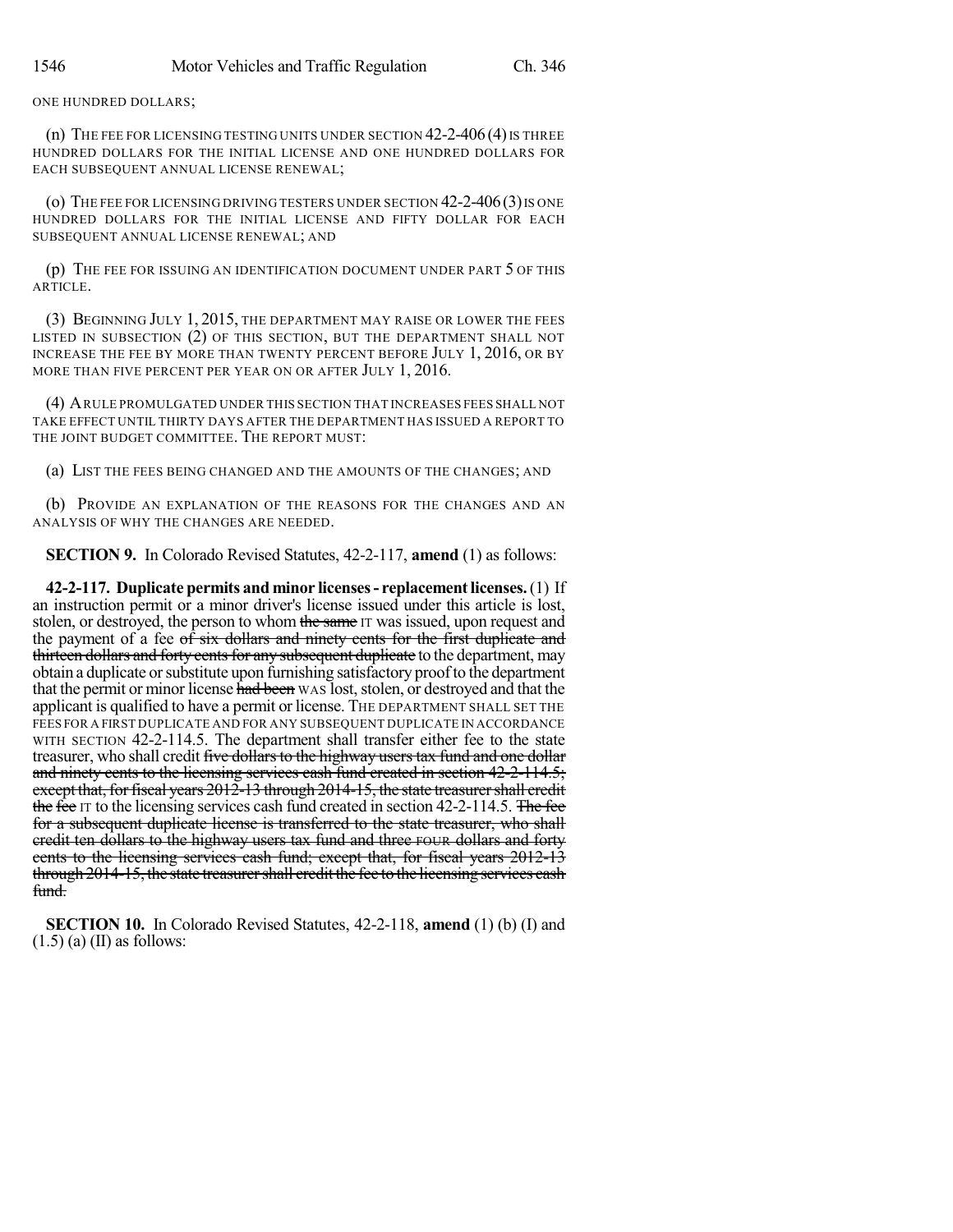**42-2-118. Renewal of license in person or by mail - donations to Emily Maureen Ellen Keyes organ and tissue donation awareness fund - repeal.** (1) (b) (I) Any license referred to in section 42-2-114 which THAT, at the time of its expiration, is held by a resident of this state who is temporarily outside of this state or is prevented by disability from complying with paragraph (a) of this subsection  $(1)$  may be extended for a period of one year if the licensee applies to the department for an extension of the expiration date prior to the date the license expires and pays a fee of three dollars SET BY THE DEPARTMENT IN ACCORDANCE WITH SECTION 42-2-114.5 (2). THE DEPARTMENT SHALL TRANSFER THE FEE TO THE STATE TREASURER, WHO SHALL CREDIT IT TO THE LICENSING SERVICES CASH FUND, CREATED IN SECTION  $42-2-114.5(1)$ . This extension will become BECOMES null and void ninety days after the licensee renews his or her residency in the state or otherwise becomes able to comply with the provisions of paragraph (a) of this subsection (1). THE DEPARTMENT SHALL GRANT no more than one extension shall be granted under the provisions of this paragraph (b) except that, when UNLESS a resident of this state is temporarily residing in a foreign country, IN WHICH CASE THE DEPARTMENT MAY GRANT no more than two extensions. shall be granted.

 $(1.5)$ (a) The department may, in its discretion, allow renewal of a driver's license issued under section 42-2-114 by electronic means subject to the following requirements:

(II) Electronic renewal shall be available A PERSON MAY RENEW A DRIVER'S LICENSE ELECTRONICALLY only every other FOR TWO CONSECUTIVE driver's license renewal period PERIODS as provided in section  $42-2-114$  (2) (a) and (3);

**SECTION 11.** In Colorado Revised Statutes, 42-2-127.7, **amend** (4) (b) (II) as follows:

**42-2-127.7. Authority to suspend driver's license - uninsured motorists legislative declaration.** (4)(b)(II) $(\overrightarrow{A})$  The person whose driver's license was taken possession of by a law enforcement officer pursuant to UNDER this section may obtain such THE license by the payment of a fee of five dollars to the department. THE DEPARTMENT SHALL DETERMINE THE FEE IN ACCORDANCE WITH SECTION 42-2-114.5.

(B) Notwithstanding the amount specified for the fee in sub-subparagraph  $(A)$  of this subparagraph (II), the executive director of the department by rule or as otherwise provided by law may reduce the amount of the fee if necessary pursuant to section 24-75-402 (3), C.R.S., to reduce the uncommitted reserves of the fund to which all or any portion of the fee is credited. After the uncommitted reserves of the fund are sufficiently reduced, the executive director of the department by rule or as otherwise provided by law may increase the amount of the fee as provided in section 24-75-402 (4), C.R.S.

**SECTION 12.** In Colorado Revised Statutes, 42-2-132, **amend** (4) (b) introductory portion, (4) (b)  $(I)$  (A), and (4) (b)  $(II)$  (A) as follows:

**42-2-132. Period of suspension or revocation.** (4) (b) All THE DEPARTMENT SHALL TRANSMIT THE restoration fees collected pursuant to UNDER this subsection (4) shall be transmitted to the state treasurer, who shall credit: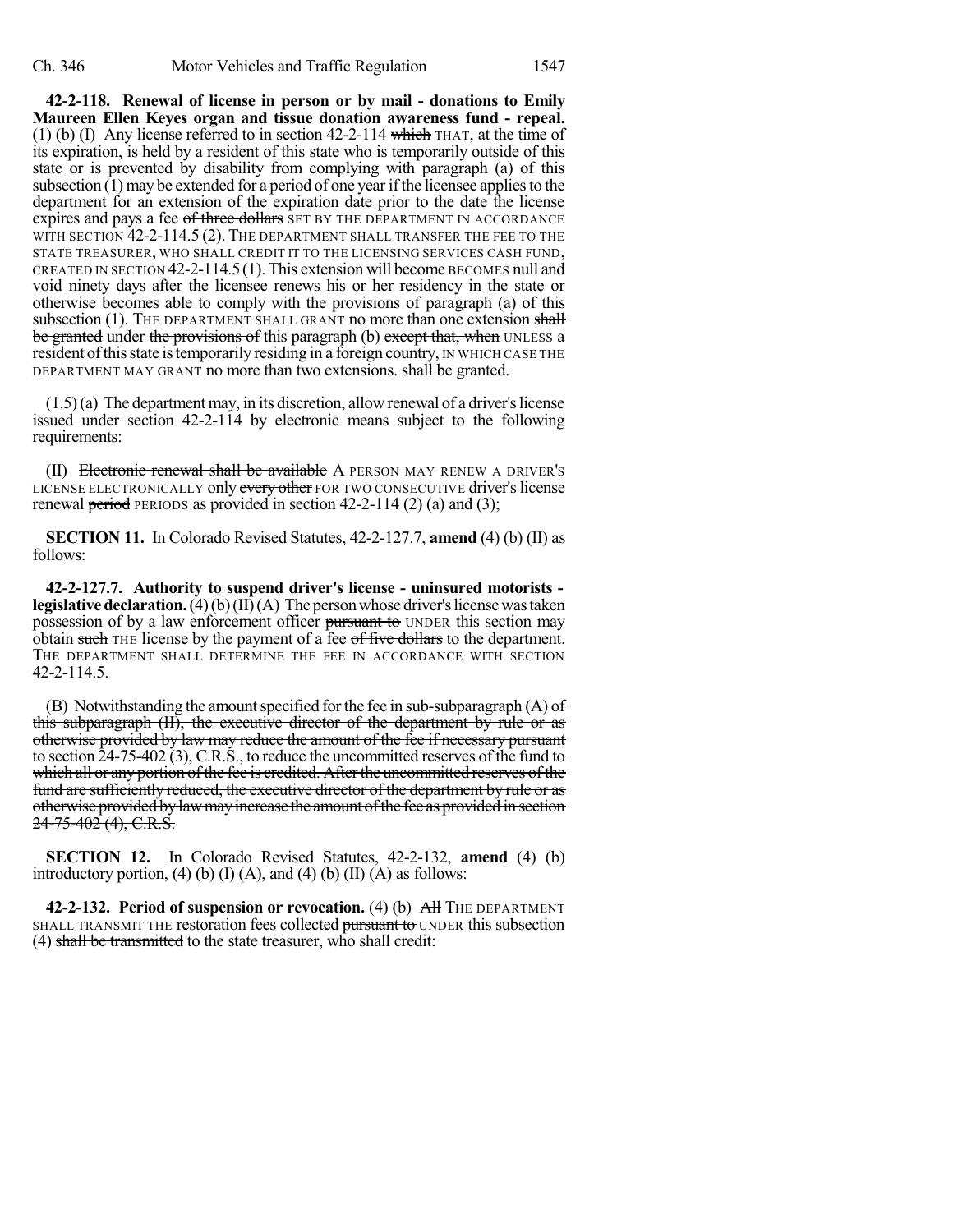(I) (A) Sixty SEVENTY-THREE dollars to the driver's license administrative revocation account in the highway users tax fund, which account is hereby created and referred to in this subparagraph (I) as the "account".

 $(II)$  (A) Thirty-five TWENTY-TWO dollars to the first time drunk driving offender account in the highwayuserstax fund, which account is hereby created and referred to in this subparagraph (II) as the "account".

**SECTION 13.** In Colorado Revised Statutes, 42-2-133, **amend** (2) as follows:

**42-2-133. Surrender and return of license.** (2) At the end of the period of suspension, the licensee may apply for and receive a replacement license upon payment of a fee. of five dollars. THE DEPARTMENT SHALL SET THE FEE IN ACCORDANCE WITH SECTION 42-2-114.5 (2). THE DEPARTMENT SHALL TRANSFER THE FEE TO THE STATE TREASURER, WHO SHALL CREDIT IT TO THE LICENSING SERVICES CASH FUND CREATED BY SECTION 42-2-114.5 (1).

**SECTION 14.** In Colorado Revised Statutes, 42-2-304 **add** (1.9) as follows:

**42-2-304. Validity of identification card - rules.** (1.9) (a) THE DEPARTMENT MAY ALLOW AN APPLICANT TO RENEW AN IDENTIFICATION CARD ISSUED UNDER SECTION  $42$ -2-302 BY ELECTRONIC MEANS IF THE APPLICANT:

(I) IS TWENTY-ONE YEARS OF AGE OR OLDER, BUT NOT OLDER THAN SIXTY-FOUR YEARS OF AGE;

(II) ATTESTS UNDER PENALTY OF PERJURY TO BEING LAWFULLY PRESENT IN THE UNITED STATES;

(III) ATTESTS UNDER PENALTY OF PERJURY TO BEING A RESIDENT OF COLORADO; AND

(IV) PAYS ANY REQUIRED FEE OR SURCHARGE.

(b) APPLICANTS WHO MEET THE QUALIFICATIONS OF PARAGRAPH (a) OF THIS SUBSECTION (1.9) MAY ELECTRONICALLY RENEW ONLY FOR TWO CONSECUTIVE RENEWAL PERIODS.

**SECTION 15.** In Colorado Revised Statutes, 42-2-306, **amend** (1) (a) (II) and (1) (b); and **repeal** (1) (a) (III), (1) (a) (IV) and (1) (a) (V) as follows:

**42-2-306. Fees - disposition.** (1) The department shall charge and collect the following fees:

(a)(II) Except as provided in subparagraphs (III) and (III.5) of this paragraph (a), a fee of nine dollars and ninety cents at the time of application AS DETERMINED BY THE DEPARTMENT UNDER SECTION 42-2-114.5 for an identification card or renewal of an identification card.

(III) The fee for the renewal of an identification card pursuant to section 42-2-304  $(2)$  (a) for a person under eighteen years of age who received an identification card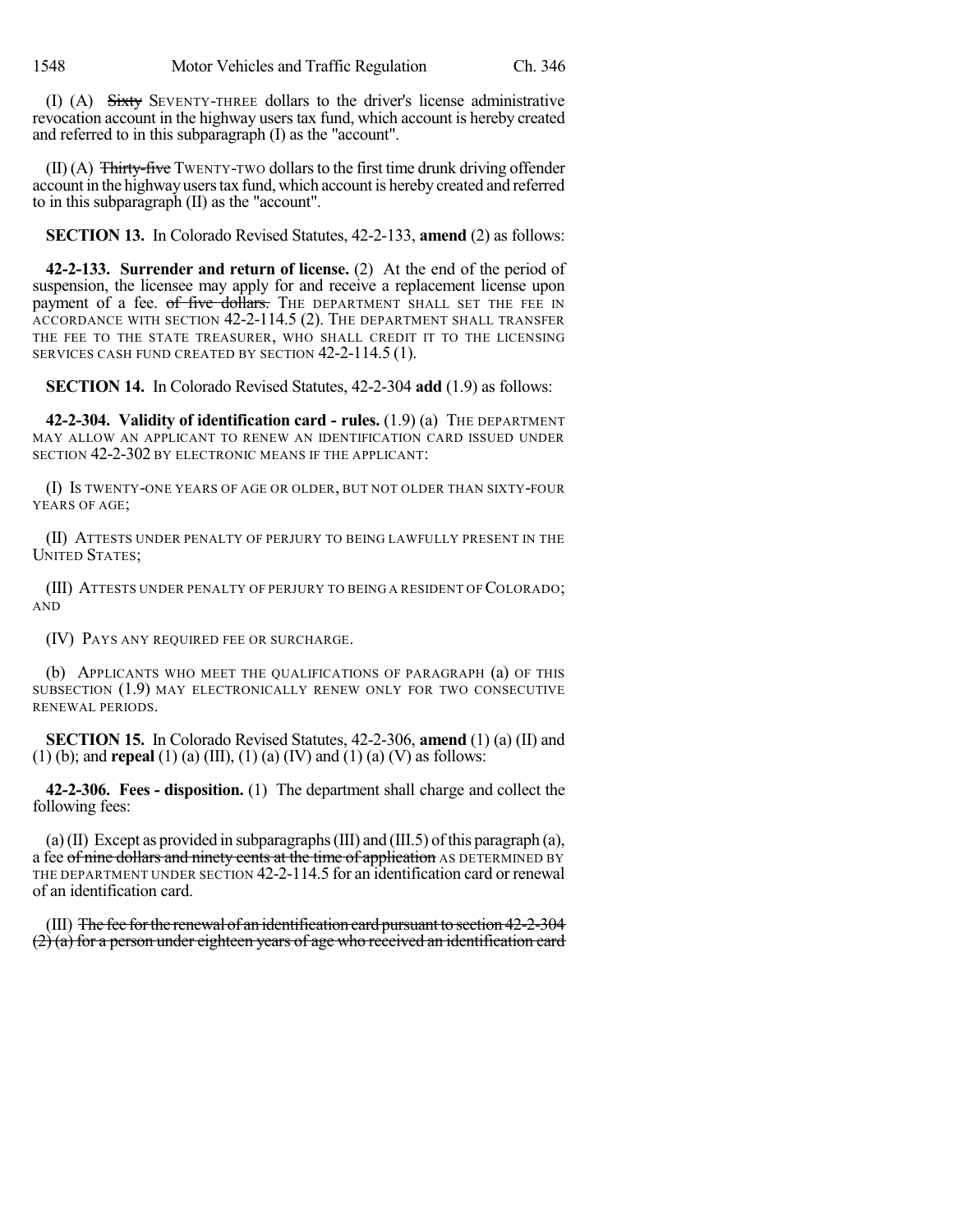on or before June 30, 2001, shall be three dollars and fifty cents payable at the time of the application for renewal of the identification card.

(IV) On or before July 1, 2005, the department shall submit a report to the transportation legislation review committee, created in section 43-2-145, C.R.S., concerning the effect of extending the expiration of identification cards on the fee revenue of the department, and the advisability of continuing the fees imposed in subparagraph (V) of this paragraph (a) and the identification security fund created in section  $\frac{42-1-220}{2}$  that is funded through such fees.

 $(V)$   $(A)$  In addition to the fees imposed in subparagraphs  $(H)$  and  $(H)$  of this paragraph (a), the fee for the issuance of an identification card shall include a sixty-cent surcharge. Such surcharge shall be forwarded to the department for transmission to the state treasurer, who shall credit the same to the identification security fund created in section 42-1-220.

(B) This subparagraph (V) is repealed, effective July 1, 2014.

(b) A fee of twenty dollars AS DETERMINED BY THE DEPARTMENT UNDER SECTION 42-2-114.5 to cover the costs incurred by the department for the reissuance of an identification card that has been cancelled or denied pursuant to UNDER section 42-2-302 (3), or to verify the identity of the applicant.

**SECTION 16.** In Colorado Revised Statutes, 42-2-406, **amend** (1), (2), (3) (b),  $(3)$  (d), (4), (5), and (6) as follows:

**42-2-406. Fees - rules.** (1) The A fee IS REQUIRED for the issuance of a commercial driver's license. is thirty-four dollars and forty cents. THE DEPARTMENT SHALL SET THE FEE IN ACCORDANCE WITH SECTION 42-2-114.5. The department shall cause TRANSFER the fee to be transferred to the state treasurer, who shall credit twenty-five dollars to the highway users tax fund and nine dollars and forty cents to the licensing services cash fund created in section 42-2-114.5; except that, for fiscal years  $20\overline{12}$ -13 through  $2014$ -15, the state treasurer shall credit the fee IT to the licensing services cash fund created in section 42-2-114.5. The license expires on the birthday of the applicant in the fourth year after its issuance. When issuing a commercial driver's license, the office of the county clerk and recorder shall retain eight dollars and shall forward the remainder to the department for transmission to the state treasurer, who shall credit nineteen dollars to the highway users tax fund and seven dollars and forty cents to the licensing services cash fund; except that, for fiscal years 2012-13 through 2014-15, the state treasurer shall credit the amount IT to the licensing services cash fund. The general assembly shall make annual appropriations from the licensing services cash fund for the expenses of the administration of parts 1 and 2 of this article and this part 4; except that eight dollars and fifty cents of each commercial driver's license fee shall be allocated in accordance with section 43-4-205 (6) (b), C.R.S., other than during fiscal years 2012-13 through 2014-15.

(2) Notwithstanding any other provision of law, The fee for a person eighteen years of age or older for issuance of a minor driver's license that authorizes operation of a commercial motor vehicle upon the highways is thirty-four dollars. and forty cents THE SAME AS FOR A COMMERCIAL DRIVER'S LICENSE ISSUE UNDER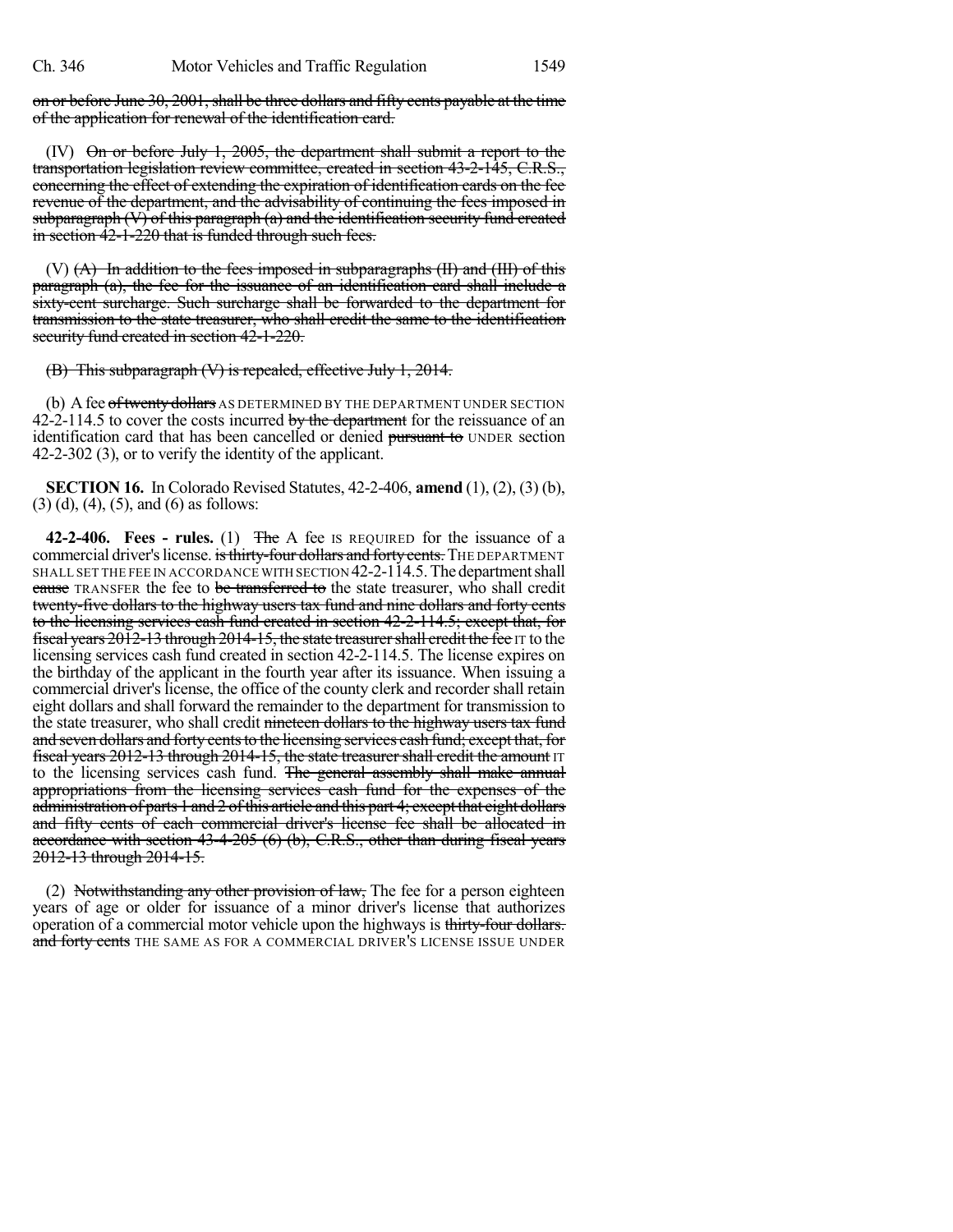SUBSECTION  $(1)$  OF THIS SECTION. The department shall cause TRANSFER the fee to be transferred to the state treasurer, who shall credit twenty-five dollars to the highway users tax fund and nine dollars and forty cents to the licensing services cash fund created in section 42-2-114.5; except that, for fiscal years 2012-13 through 2014-15, the state treasurer shall credit the fee IT to the licensing services cash fund created in section 42-2-114.5. When issuing a minor driver's license, the office of the county clerk and recorder shall retain eight dollars and shall forward the remainder to the department for transmission to the state treasurer, who shall credit nincteen dollars to the highway users tax fund and seven dollars and forty cents to the licensing services cash fund; except that, for fiscal years 2012-13 through 2014-15, the state treasurer shall credit the amount IT to the licensing services cash fund created in section 42-2-114.5. The general assembly shall make annual appropriations from the licensing services eash fund for the expenses of the administration of parts 1 and 2 of this article and this part 4; except that eight dollars and fifty cents of each minor driver's license fee is allocated in accordance with section 43-4-205 (6) (b), C.R.S., other than during fiscal years 2012-13 through 2014-15.

(3) (b) The A fee IS REQUIRED for the administration of driving tests by the department. shall be one hundred dollars; THE DEPARTMENT SHALL SET THE FEE IN ACCORDANCE WITH SECTION 42-2-114.5; except that the fee for the administration of such THE driving test to any AN employee or volunteer of a nonprofit organization that provides specialized transportation services for the elderly and for persons with disabilities, to any individual employed by a school district, or to any individual employed by a board of cooperative services shall not exceed forty dollars.

(d) The department shall forward all fees collected for the administration of driving tests to the state treasurer, who shall credit the fees THEM to the licensing services cash fund. The general assembly shall make annual appropriations from the licensing services cash fund for the expenses of the administration of parts 1 and 2 of this article and this part 4, and any fees credited to the fund under this subsection (3) in excess of the amount of the appropriations are allocated and expended as specified in section  $43-4-205$   $(5.5)$   $(f)$ , C.R.S., other than during fiscal years 2012-13 through 2014-15.

(4)  $\overline{f}$  The AN annual license fee is REQUIRED for a commercial driver's license testing unit. shall be three hundred dollars for the initial license issuance and one hundred dollars for each succeeding annual license renewal. THE DEPARTMENT SHALL SET THE FEE IN ACCORDANCE WITH SECTION 42-2-114.5. The department may provide by regulation RULE for reduced license fees for testing units operated by nonprofit organizations which THAT provide specialized transportation services for the elderly and for persons with disabilities, by school districts, or by boards of cooperative services. The provisions of this subsection  $(4)$  shall DO not apply to any public transportation system.

(5)  $\overline{f}$  The AN annual license fee is REQUIRED for a commercial driver's license driving tester. shall be one hundred dollars for the initial license issuance and fifty dollars for each succeeding annual license renewal. THE DEPARTMENT SHALL SET THE FEE IN ACCORDANCE WITH SECTION 42-2-114.5. The department may provide by regulation RULE for reduced license fees for employees or volunteers of nonprofit organizations which THAT provide specialized transportation services for the elderly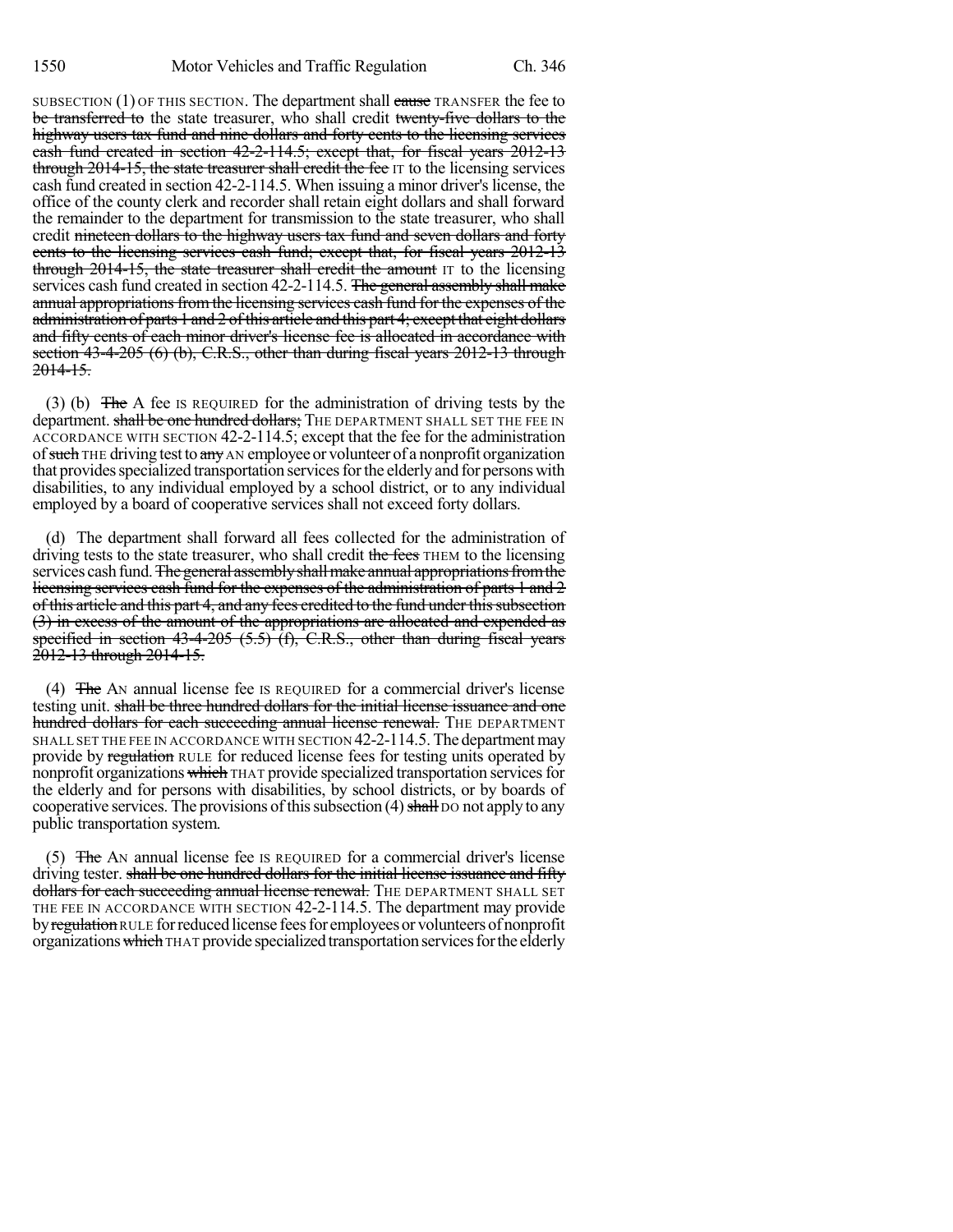and for persons with disabilities, for individuals employed by school districts, or for individuals employed by boards of cooperative services. The provisions of this subsection  $(5)$  shall bo not apply to any public transportation system.

(6) The department shall forward all fees collected for the issuance of testing unit licenses and driving test licenses under subsections (4) and (5) of this section to the state treasurer, who shall credit the same to the highway users tax fund; except that, for fiscal years 2012-13 through 2014-15, the state treasurer shall credit the fees to the licensing services cash fund. The general assembly shall make annual appropriations from the licensing services cash fund for the expenses of the administration of parts 1 and 2 of this article and this part 4, and any fees credited to the fund pursuant to this subsection (6) in excess of the amount of the appropriations are allocated and expended as specified in section  $43-4-205(5.5)(f)$ , C.R.S., other than during fiscal years 2012-13 through 2014-15.

**SECTION 17.** In Colorado Revised Statutes, **amend** 42-2-508 as follows:

**42-2-508. Fees - rule.** The department may promulgate a rule imposing an additional fee for issuance of a document issued under this part 5 to cover the direct and indirect cost of implementing this part 5. THE DEPARTMENT SHALL SET THE FEE IN ACCORDANCE WITH SECTION 42-2-114.5(2). THE DEPARTMENT SHALL TRANSFER THE FEES TO THE STATE TREASURER,WHO SHALL CREDIT THE FEES TO THE LICENSING SERVICES CASH FUND, CREATED IN SECTION 42-2-114.5 (1).

**SECTION 18.** In Colorado Revised Statutes, 42-3-301, **amend** (1) (b) as follows:

**42-3-301. License plate cash fund - license plate fees.** (1) (b) Fees collected pursuant to this section shall be transmitted to the state treasurer, who shall credit the same to the license plate cash fund, which fund is hereby created. The fund shall be administered by the department through June 30, 2005, and by the state treasurer. thereafter. Moneys in the fund shall be appropriated by the general assembly for the direct costs incurred by the department in purchasing, as provided in section 17-24-109.5 (2),C.R.S., license plates, decals, and validating tabsfromthe division of correctional industries, referred to in this section as the "division", in the department of corrections, and issuing license plates pursuant to this article. At the end of each fiscal year, any unexpended and unencumbered moneys remaining in the fund shall revert to the highway users tax fund created in section 43-4-201 (1) (a), C.R.S., and shall be allocated and expended as specified in section 43-4-205  $(5.5)$   $(b)$ , C.R.S. remain in the fund.

**SECTION 19.** In Colorado Revised Statutes, 42-3-304, **amend** (18) (d) (I) as follows:

**42-3-304. Registration fees - passenger and passenger-mile taxes - clean screen fund - definitions - repeal.**  $(18)(d)(I)$  In addition to any other fee imposed by this section, the owner shall pay, at the time of registering a motor vehicle or low-power scooter, a motorist insurance identification fee. The fee shall be adjusted annually by the department, based upon moneys appropriated by the general assembly for the operation of the motorist insurance identification database program. In no event shall the fee exceed ten cents. The department shall transmit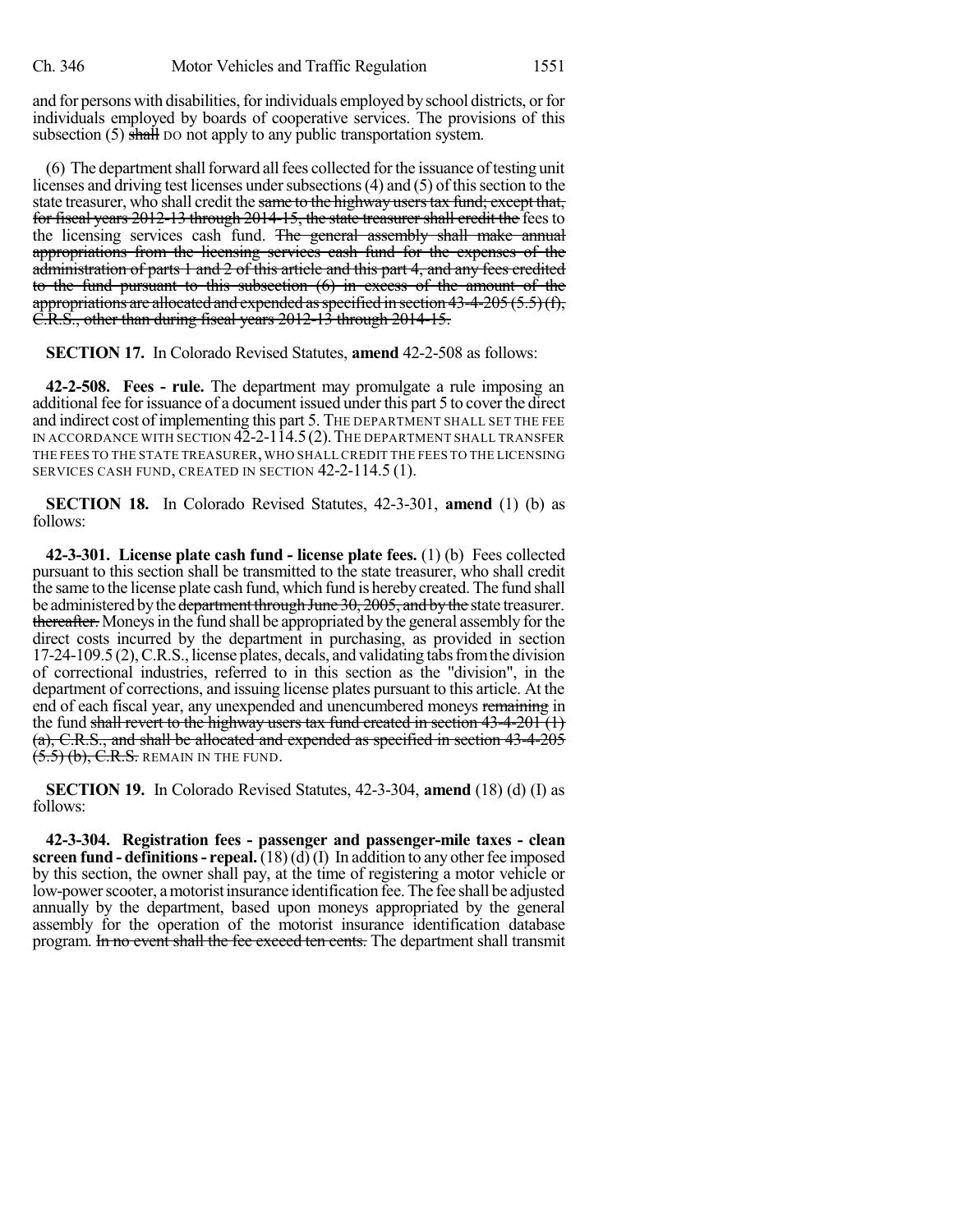the fee to the state treasurer, who shall credit it to  $a$  special account within the highway users tax fund, to be known as the motorist insurance identification account, which is hereby created. The department shall use moneys in the motorist insurance identification account, subject to appropriation by the general assembly, to cover the costs of administration and enforcement of the motorist insurance identification database program created in section 42-7-604 and for state fiscal years 2010-11 and 2011-12, for expenses incurred in connection with the administration of article 2 of this title; except that: THE COLORADO STATE TITLING AND REGISTRATION ACCOUNT CREATED IN SECTION 42-1-211 (2).

(A) For fiscal years 2012-13 through 2014-15, the state treasurer shall transfer moneys in the account in excess of the amount of moneys appropriated from the account to the Colorado state titling and registration account in the highway users tax fund for allocation and expenditure as required by section 42-1-211 (2). This sub-subparagraph (A) is repealed, effective July 1, 2015.

(B) For the fiscal year commencing July 1, 2015, the state treasurershall transfer moneys in the account in excess of the amount of moneys appropriated from the account to the highway users tax fund for allocation and expenditure as specified in section  $43-4-205$   $(5.5)$  (c), C.R.S.

**SECTION 20. Appropriation.** (1) In addition to any other appropriation, there is hereby appropriated, out of any moneys in the general fund not otherwise appropriated, to the department of revenue, for the fiscal year beginning July 1, 2014, the sum of \$191,651 and 2.7 FTE, or so much thereof as may be necessary, to be allocated for the implementation of this act as follows:

(a) \$123,325 and 2.7 FTE to the division of motor vehicles, driver services for personal services;

(b) \$42,249 to the division of motor vehicles, driver services for operating expenses;

 $(c)$  \$20,000 to the division of motor vehicles, driver services for personal services for programming costs; and

(d) \$6,077 for the purchase of computer center services.

(2) In addition to any other appropriation, there is hereby appropriated to the governor - lieutenant governor - state planning and budgeting, for the fiscal year beginning July 1, 2014, the sum of  $$6,077$ , or so much thereof as may be necessary, for allocation to the office of information technology, for the provision of computer center services for the department of revenue related to the implementation of this act. Said sum is from reappropriated funds received from the department of revenue out of the appropriation made in paragraph (d) of subsection (1) of this section.

**SECTION 21. Applicability.** This act applies to all driver's license fees collected on or after the applicable effective date of this act.